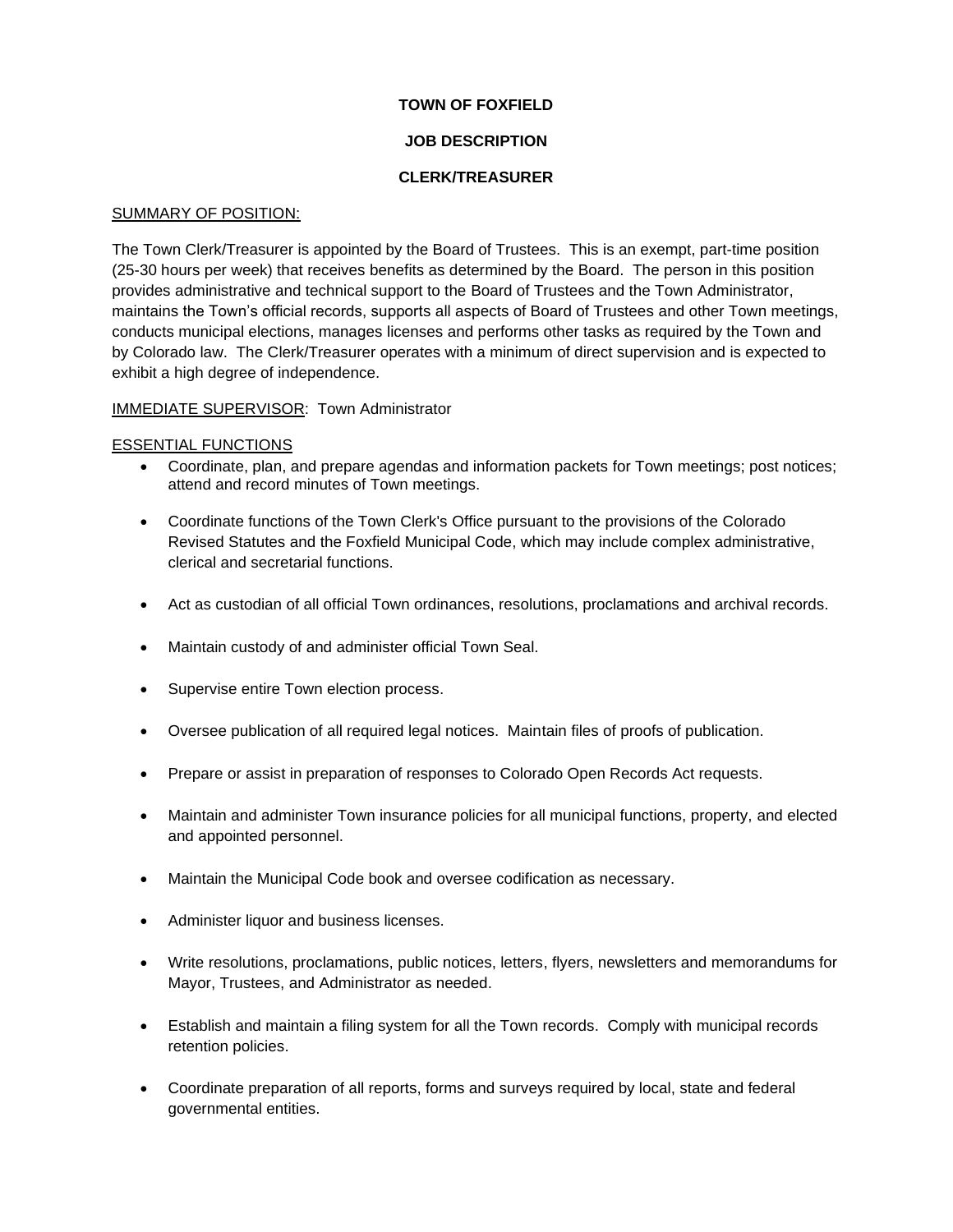- Issue and maintain records of all permits and licenses issued by the Town.
- Maintain the Town website.
- Serve as Treasurer; verify books are balanced, reconcile bank statements, transfer funds, prepare reports and close books monthly. Provide Board with consolidated financial reports.
- Assist with preparation of annual Town budget.
- Perform daily financial functions for the Town, including cash receipts, accounts payable, accounts receivable, banking, and other duties as directed.
- Prepare payroll that includes collecting time reports, data entry, payroll compilation and check preparation. Maintain information and provide W-2 forms; complete quarterly and annual payroll reports.
- Manage Town contracts by ensuring that: (i) complete and accurate contracts are on file, (ii) due dates and terms are identified and met, and (iii) renewals and terminations are presented to the Board in a timely manner.
- Maintain awareness of current trends and developments in related professional fields; incorporate best practices as appropriate; and participate in related professional associations.
- Maintain regular, specified office hours to be available to Town officials and members of the public during normal business hours.
- Provide direct customer service, answer questions and make referrals as necessary to other members of the staff or to outside agencies. Research State Statutes, Town ordinances, minutes, and documents in answer to questions from the Board, Town Administrator, Town Attorney, and citizens.

Critical features of this job have been listed in this job description. They may be subject to change at any time due to reasonable accommodation or other reasons. Other duties and responsibilities may be assigned by the Town Board or Town Administrator at any time.

# KNOWLEDGE, SKILLS AND ABILITIES:

- Comprehensive knowledge of basic municipal ordinance content and have the ability to learn, understand and apply the Foxfield Municipal Code. Thorough knowledge of and ability to comply with Colorado statutory requirements for municipal clerks, and Colorado election and liquor licensing laws.
- Ability to exercise discretion appropriately, exercise independent judgment and decision-making.
- Ability to listen well and to communicate orally and in writing and to maintain effective working relationships with staff, elected and appointed officials, and the public.
- High level of interpersonal and organizational skills, tact, and ability to resolve problems and manage conflict.